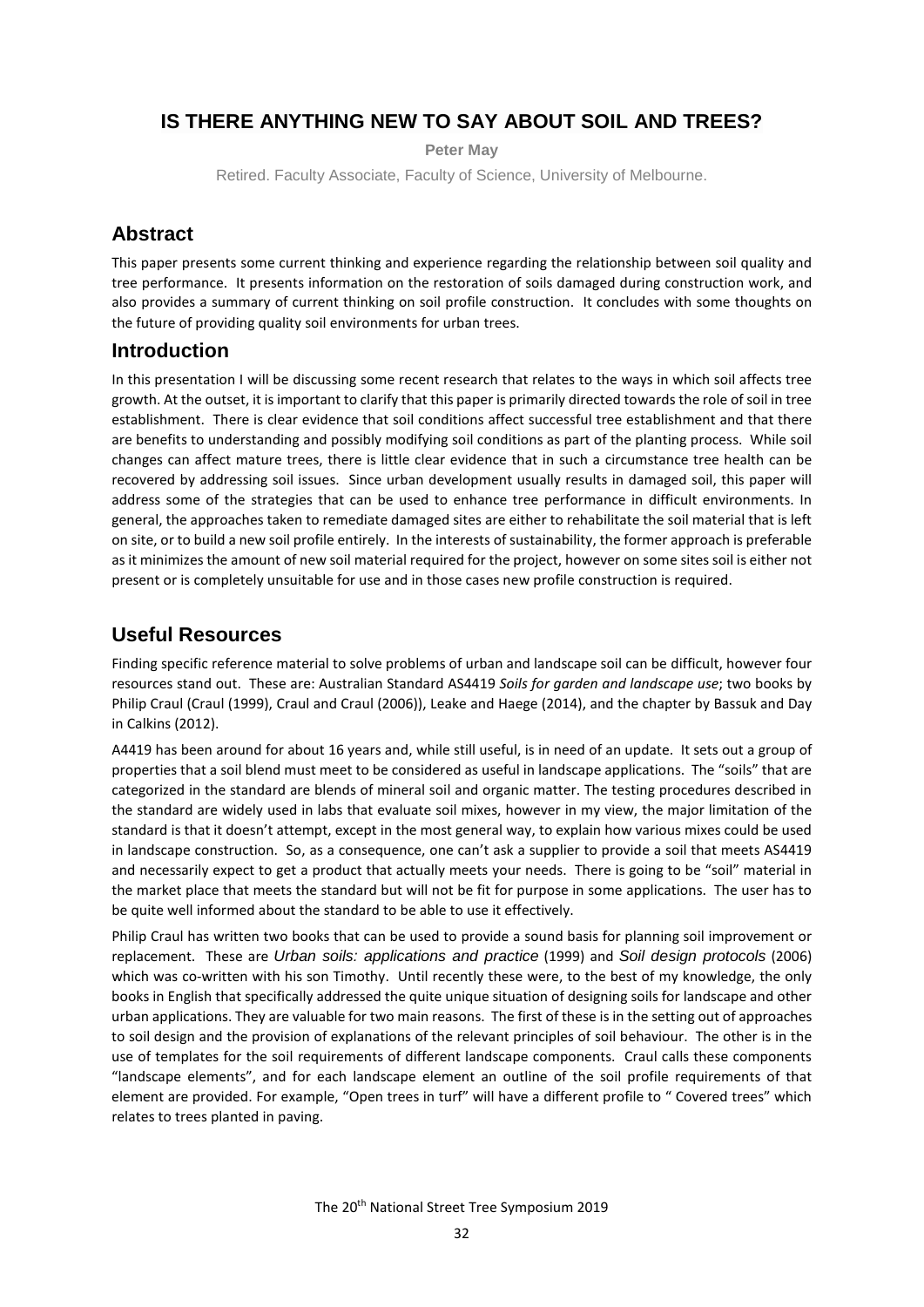As an introduction to the design of soils these books are invaluable, however they are of limited immediate practical use, as Craul is careful to avoid making specific recommendations for soil use. However, in both books there are useful case study sections that show how these principles have been applied to actual projects.

Leake and Haege's *Soils for landscape development* (2014) is a very valuable source. It does two main things. The first of these is to provide good advice for soil problem solving in landscape situations. This includes discussion of the minimum soil requirements for various types of vegetation, and also a good discussion of landscape drainage. The second is to provide a series of template specifications for different soils for use in landscape projects. These can be cut and pasted to attach to landscape specifications to provide a set of properties that must be met for a soil to be regarded as fit for purpose for a particular application. For instance, there are six different topsoils described. Three of these are for turf and lawns with different levels of use, and three are for garden beds with different quality expectations. There are also a series of specialist profiles for applications such as trees and green roof construction. The information provided is based on the authors' decades long experience in the evaluation and specification of soil for landscape projects in Australia. As will always be the case with textbooks, the user has to understand the background to the advice in order to choose the most suitable set of specifications for a particular job. Having said that, I do think that Leake and Haege (2014) is one of the most directly useful publications provided for the landscape professional. I would hope that as the industry becomes more aware of this book and its contents, soil suppliers will be able to start thinking about the blends they are selling in terms of how they meet the different requirements of the template specifications.

Meg Calkins' *The sustainable sites handbook* is a guide to sustainable landscape development and contains an excellent chapter on soil, co-written by Nina Bassuk and Susan Day. This chapter is a source of advice and methods for consultants and practitioners who need guidance on how to evaluate soil properties for various landscape projects.

### **Soil resource evaluation**

The start of any decision making about soil and tree planting has to be an audit of the soil resource at the planting location that allows the determination of what soil is on site, what its properties are, and whether any of these are limiting to tree growth. Sampling is best done by either collecting an undisturbed core (for example, using a Dig Stick®, or by inspecting an exposed profile in a trench dug with an excavator or back hoe. Both approaches allow clear observation of horizon boundaries. As a minimum, the following soil information is a suggestion (to at least a depth of 500 mm):

- texture (noting changes with depth)
- structure (friability, penetrability, bulk density)
- aggregate stability/dispersivity
- permeability to water (on site percolation test, not lab testing of saturated hydraulic conductivity)
- pH and salt content
- nutrient status
- general information on site such as previous history, annual cycle (eg waterlogging, cracking) can also be useful.

The process of conducting and interpreting an audit may require specialist input.

This process assumes that we know what properties are important. For agricultural and horticultural crops we often have quite good understanding of the minimum requirements for productivity, allowing land to be rated for potential use (eg Cockroft and Dillon, 2004). The complexity of the plant palette available in the urban context is both a hindrance and an opportunity in this respect: a hindrance because we are often are poorlyinformed about plant tolerances; and an opportunity because where we do know tolerances, tree selection techniques can be used to allow planting on sites where conditions are potentially limiting.

Two recent studies from the USA (Scharenbroch and Catania (2012), and Scarenbroch et al. (2017) have used detailed site investigations to identify the most important properties of soils and sites in terms of tree performance.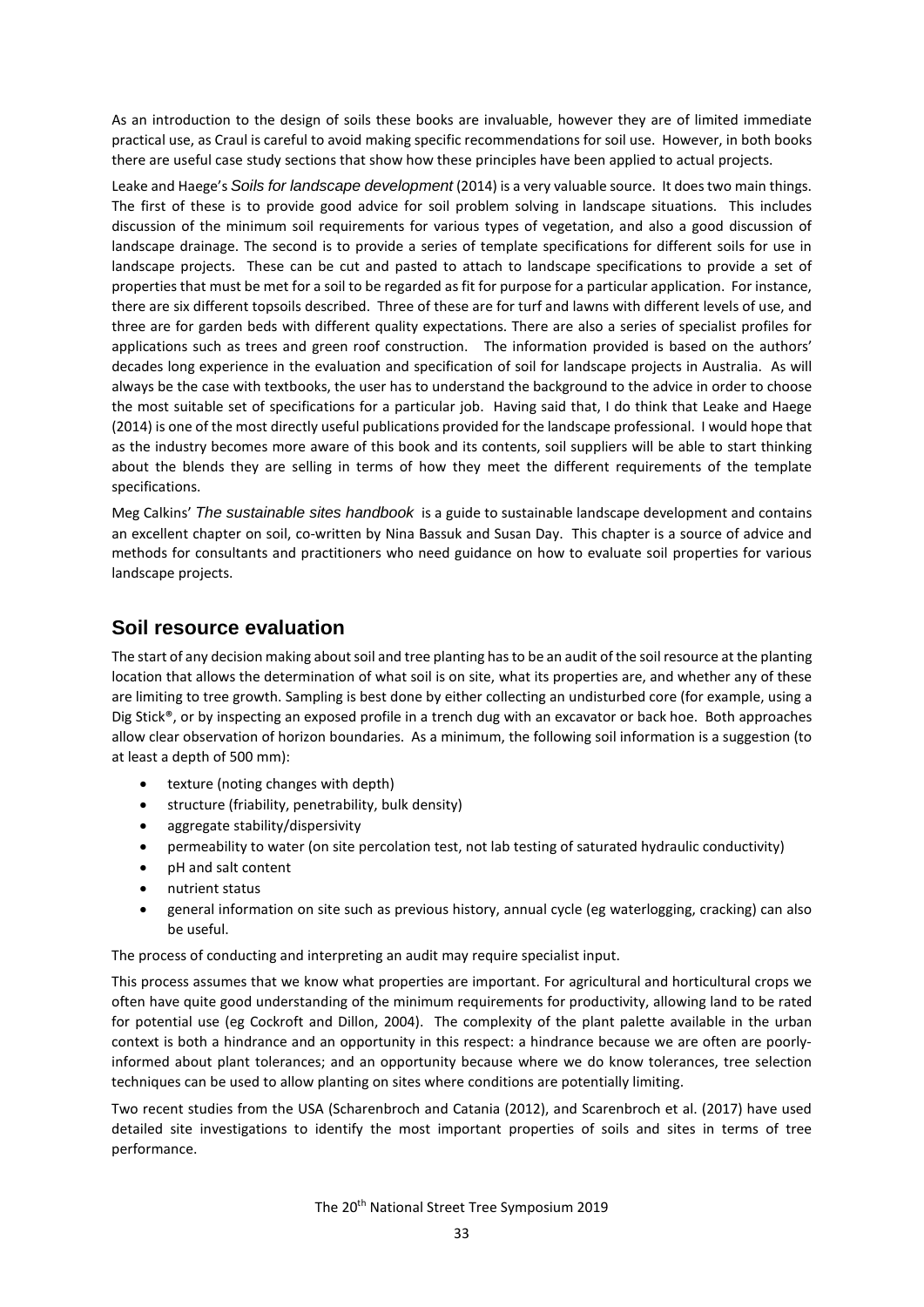In the first study, soil pH, salt content, bulk density, water stable aggregates and soil organic matter were the most important properties although this study was based in a relatively small urban area with limited soil variation. In the more recent study, most variation in tree growth in a number of sites across the NE USA could be explained by looking at the open surface area around the tree and the level of soil compaction. This latter work is interesting in as much as it suggests that complex soil amendment projects may not be required in many cases.

## **Remediation of site soil**

One of the approaches to improving growing conditions where site soil has been physically degraded by development work is to work with the soil resource on site. By reducing the requirement for bringing new, "manufactured" soil to the project, this approach can improve project sustainability, as long as the soil meets the requirements of the planting. On disturbed, compacted sites, profile drainage may be a major limit to tree survival and growth. To get a feel for how well (or poorly) a site is drained, the most useful measure will be an on-site measurement of infiltration rate. One such test is the percolation test, where a hole is dug and filled with water and allowed to drain several times. The hole should have vertical sides and be as deep as the largest containers that are to be planted at the site. The hole is filled with water several times and allowed to drain before the final test where the time taken for the hole to empty is recorded (Bassuk and Day, 2012). Where a planting hole takes longer than 24 hours to drain the soil is likely to limit plant growth or force plant selection towards species that tolerate wetter soil conditions. Laboratory assessment of saturated hydraulic conductivity (a drainage rate surrogate test used for blended soils) is not useful in this circumstance unless it is proposed to harvest the site's soil, stockpile it, and then reuse it once the development process is complete.

At the end of the site evaluation a judgement can be made as to whether the site soil is suitable for the proposed planting without modification, whether it requires minor tweaking (adjustment of pH, application of fertilizer), whether it requires significant inputs (importing of new topsoil, soil loosening/decompaction), or whether the site requires the construction of an entirely new soil profile. To make these choices you must be able to compare the needs of the planting type being proposed with the conditions that the site is going to provide, based on the soil audit. Remember also that plant selection is cheaper than soil modification, especially where soil is poorly drained.

## **Decompaction**

Loss of soil structure and soil compaction are common problems on development sites. Poor soil protection and traffic pressure are to blame. The industry standard treatment for soil compaction is soil loosening by cultivation (Rolf, 1994). How this is done will depend on the scale of the project and varies from hand digging, through ripping with tyned equipment, to the use of excavator buckets to lift and loosen soil. To get the best results from cultivation the soil should be relatively dry as the aim is to fracture the soil mass into smaller units, but not so dry as to cause dust formation. If soil testing has indicated a benefit from the use of gypsum this can be incorporated at the same time. The depth of cultivation required is dependent on the kind of vegetation being planted and the depth to which compaction can be detected. Over time, some of the benefits of cultivation will diminish as aggregates collapse and as the weight of soil bears down on deeper layers. That said however, cultivation is well regarded as a soil improvement method, is relatively simple to perform can result in improved tree growth (Cass (undated), Rolf (1994), Somerville et al, (2018). Where mechanical root injury is to be avoided, compressed air excavation is an alternative to mechanical disruption (Fite et al, 2011).

# **Decompaction with organic matter addition**

Recently several authors have advocated including an organic component in this decompaction work, especially where the cultivation is being done using an excavator bucket. Much of this work has been published by two researchers in the USA; Professor Nina Bassuk at Cornell University and Dr Susan Day at Virginia Tech. Professor Bassuk calls her method "Scoop and dump" soil treatment and Dr Day calls her method Soil Profile Rebuilding. Details of websites where these approaches are set out are given in the reference section at the end of this paper.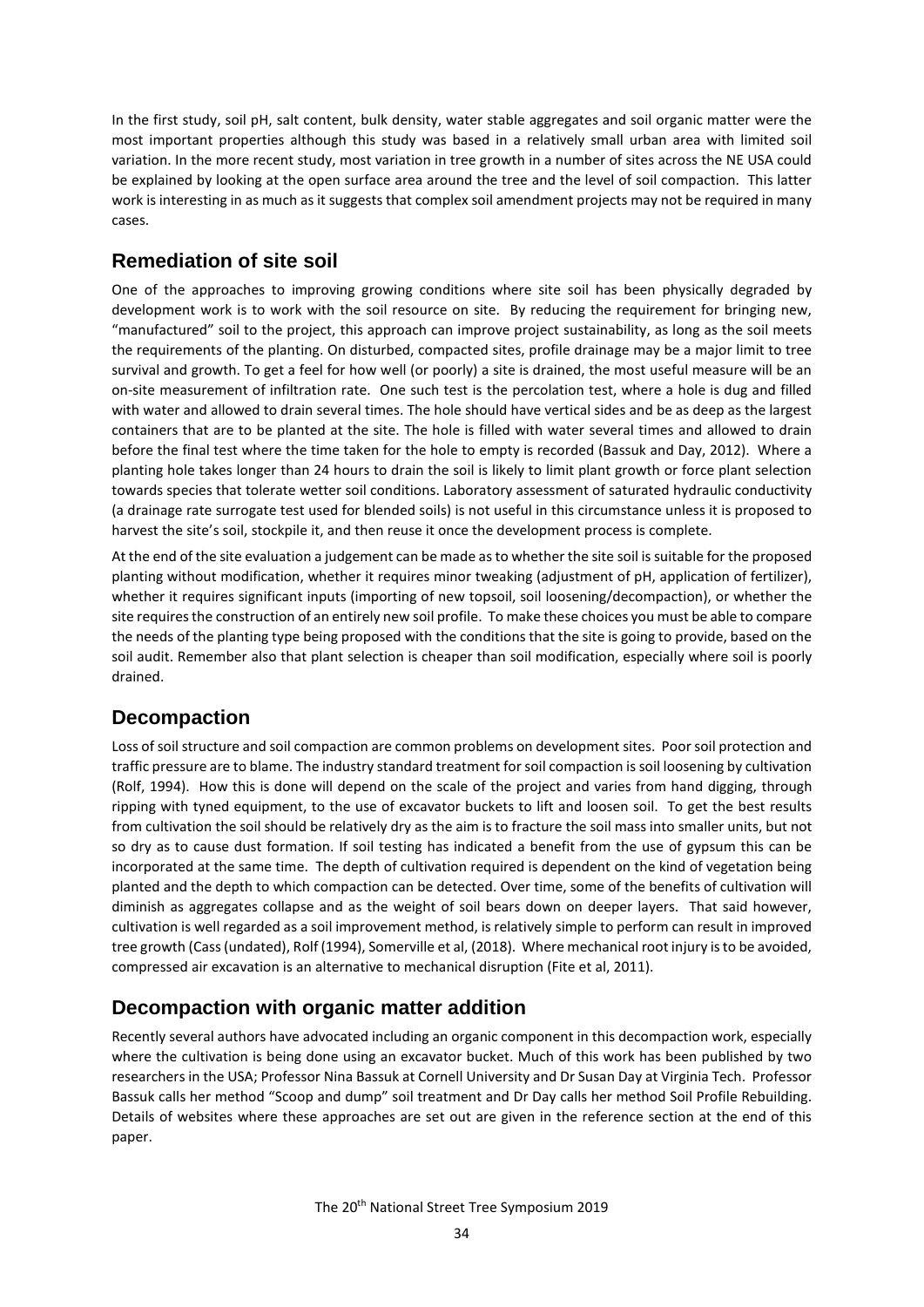At the heart of each is the spreading of a layer of compost over the soil and then roughly mixing that into the soil with a backhoe or excavator. One variant, if topsoil is available, is 100 mm of compost incorporated to a depth of 600 mm with the backhoe then 100 – 200 mm topsoil (stockpiled site topsoil or imported topsoil) applied over the surface. If there is no topsoil available for use, or if the landscape does not require it, then 200 mm of compost is incorporated to a depth 600 mm. In both cases mulch is applied after site preparation. This work is well documented and research has shown improved soil conditions (reduced bulk density, increased infiltration rates, increased soil aggregation) and increases in plant growth. The scoop and dump/soil profile rebuilding approach has two useful aspects. One of these is that the method can be used on relatively wet soils as it is not essential to finely blend the soil and organic matter. The other is that the presence of the organic addition will help to reduce the tendency of the soil to revert to its original condition following treatment. A recent study at the Burnley campus of the University of Melbourne has been investigating the scoop and dump/soil profile rebuilding approach under local conditions and has found the same improvements in soil properties that the US work has indicated (Somerville et al, 2018). However, plant responses have varied and depend to some extent on the site conditions. For example at one location in West Melbourne, there was no improvement in plant growth rates over the experimental period because the soil was saline and this was a more important limit to growth than poor physical soil conditions. At other sites in this and a subsequent study, plant growth responses to soil loosening have been demonstrated. Soil that has been severely degraded during development work can be rehabilitated. Where the damage is physical, cultivation/loosening is a valuable preplanting treatment. In my opinion, the scoop and dump/soil profile rebuilding approach has a great deal to recommend it, especially in landscapes where the expectations are high enough to justify the additional cost.

# **Building new soil profiles from scratch (soil design for soilless sites) Rationale**

There will always be situations where soil has to be imported for successful landscape outcomes. In years past, this soil was often productive agricultural soil that was harvested for use in landscape applications. As good soil has become scarcer, and as limits are imposed on soil harvesting, the soils that are available in the market place are based on blends of various mineral and organic components. What is used in a particular place will reflect the nature of the feedstock that is available locally. These "soil replacements" are called variously, soil blends, or manufactured soils. The term, designed soil, is also used on occasion. In my opinion, that latter term should only be used where a blend has been formulated to meet a specific planned outcome. That is, the soil has been designed to meet specific performance outcomes.

For the landscape designer or consulting arborist, the process has two parts. The first is identifying what the soil functional requirements of the landscape are to be. The "design elements" approach (Craul and Craul, 2006) argues that most landscapes can be split up into a relatively small number of components and each of these components has a characteristic soil profile allocated to it. This profile can be based all, or in part, on site soil, or it can be based on the use of manufactured soil blends. The second part of the process is then to develop written specifications for the soil profiles that are required, to satisfy the needs of each design element. They offer only general guidance as to the detail of these specifications although they do provide case studies to illustrate the points they are making. Leake and Haege (2014) provide exemplar generic specifications that can be used to describe the properties of the soil blends required for different kinds of landscape design elements. They also provide suggested guidelines for depths of profile layers, such as topsoil or subsoil, and also provide guidance for calculating soil volumes for trees.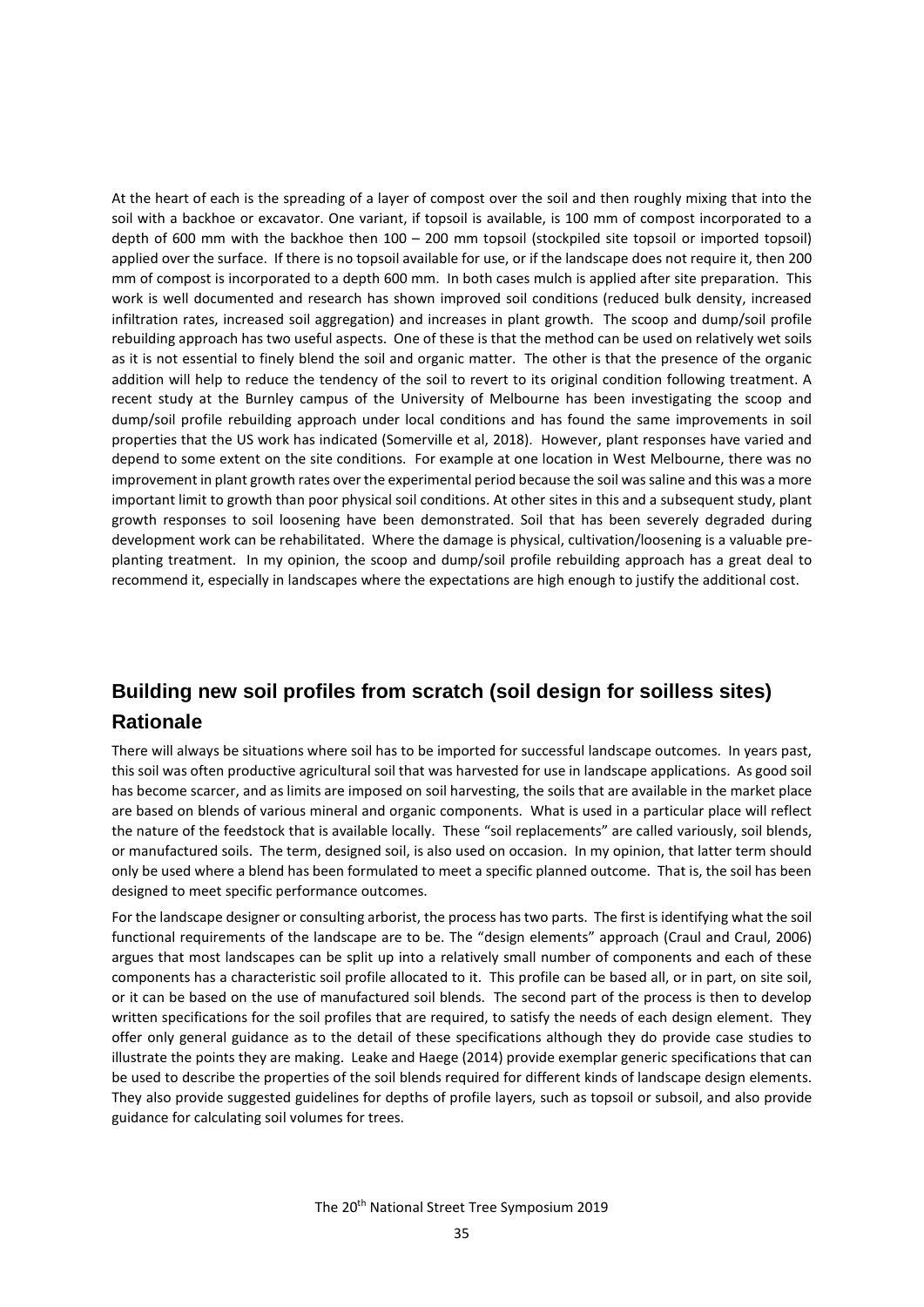### **Desirable properties of soil blends**

A soil specification will describe the essential properties of a soil blend for a particular landscape application. Some of these are fairly obvious, including pH, salt content and nutrient status. The amount of added organic matter content is important and will be discussed later in this paper. Texture and structure are, in my view, not critical in the sense that they have to be specified, although there will be circumstances where that is routinely done. High performance turf is probably the best example. What is critical though, is the specification of the properties that are affected by texture and structure, and drainage rate is probably the most critical of these, as a poorly-drained soil will almost certainly result in substandard landscape performance.

## **Drainage rate of soil blends**

Current thinking is that the potential drainage rate of a soil blend should always be specified and any candidate material should be tested before installation. This potential drainage rate is a laboratory test (the test is called saturated hydraulic conductivity (SHC)) and confusingly, there are three methods in use in Australia. These are: the test described in AS4419 (for landscape soil blends); the ASTM1619 test method (for sports turf originally this tests SHC under compaction); and the McIntyre and Jakobsen method (used in Leake & Haege's generic specifications) which tests at a series of compaction levels, the level used in the specification being determined by the application that the soil is being specified for.

AS4419 sets a lower limit of 20 mm/h for a soil blend to meet the standard. The soil is not mechanically compacted in this test. ASTM1619 does not have fixed minimum levels but high performance turf often requires 150-200 mm/h to ensure that drainage is retained under compaction. This method is useful in applications where the soil is likely to become compacted during installation or with use, and some prediction of the effects of this risk is needed. In Leake & Haege (2014) most landscape soil blends require a minimum of 30 mm/h under moderate compaction tested according to the McIntyre and Jakobsen method. To make this issue more complex, results from these tests cannot be easily compared with each other, or with on-site percolation tests. In most cases, to find blends that meet these rates, the blends will be reasonably sandy with textures in the range sand to sandy loam. However, stay tuned on this issue, as there are concerns that these methods are not providing reliable information. This may result in changes to standards, testing protocols, and the way specifications are written.

## **Organic matter in soil blends**

Most commercial soil blends have organic matter added to them, often in the form of compost. Superficially this seems like a good thing as there is plenty of compost around, organic matter is seen as having useful ameliorative properties in soil management, and it is seen as environmentally responsible to be returning compost to soil and to find a valuable use for the compost generated from large-scale commercial composting operations. However, too much organic matter can be a problem in soil blends. At present, recommendations are that added organics are kept close to the soil surface (upper 200 mm of the profile only (AS4419)) as this can avoid anaerobic decomposition of compost deeper in the profile. A consequence of this is that where deeper profiles are being built, the lower, subsoil, layers must be mineral soil only. Secondly, compost and similar added organics are often only partly decomposed and so will break down further once the soil is installed, resulting in a loss of soil volume and possible changes in soil properties (Craul, 1999). Craul (1999) suggests that added organics greater than 20-25% by volume of a blend will result in shrinkage and soil volume loss. In some composts, nitrogen drawdown may also affect early tree growth.

## **Soil for trees in paving**

This topic has been dealt with in a number of other locations and I do not propose to cover it in any detail. The approaches undertaken to enhance tree growth in pavement can be summarized as being either non-compacted soil systems (cantilever pavement (Craul,1999) and soil cell approaches (Urban, 2008)), or compaction tolerant systems (uniform coarse sand such as Amsterdam Tree Soil (Couenberg, 1994) and structural soil (Grabosky et al, 2002)).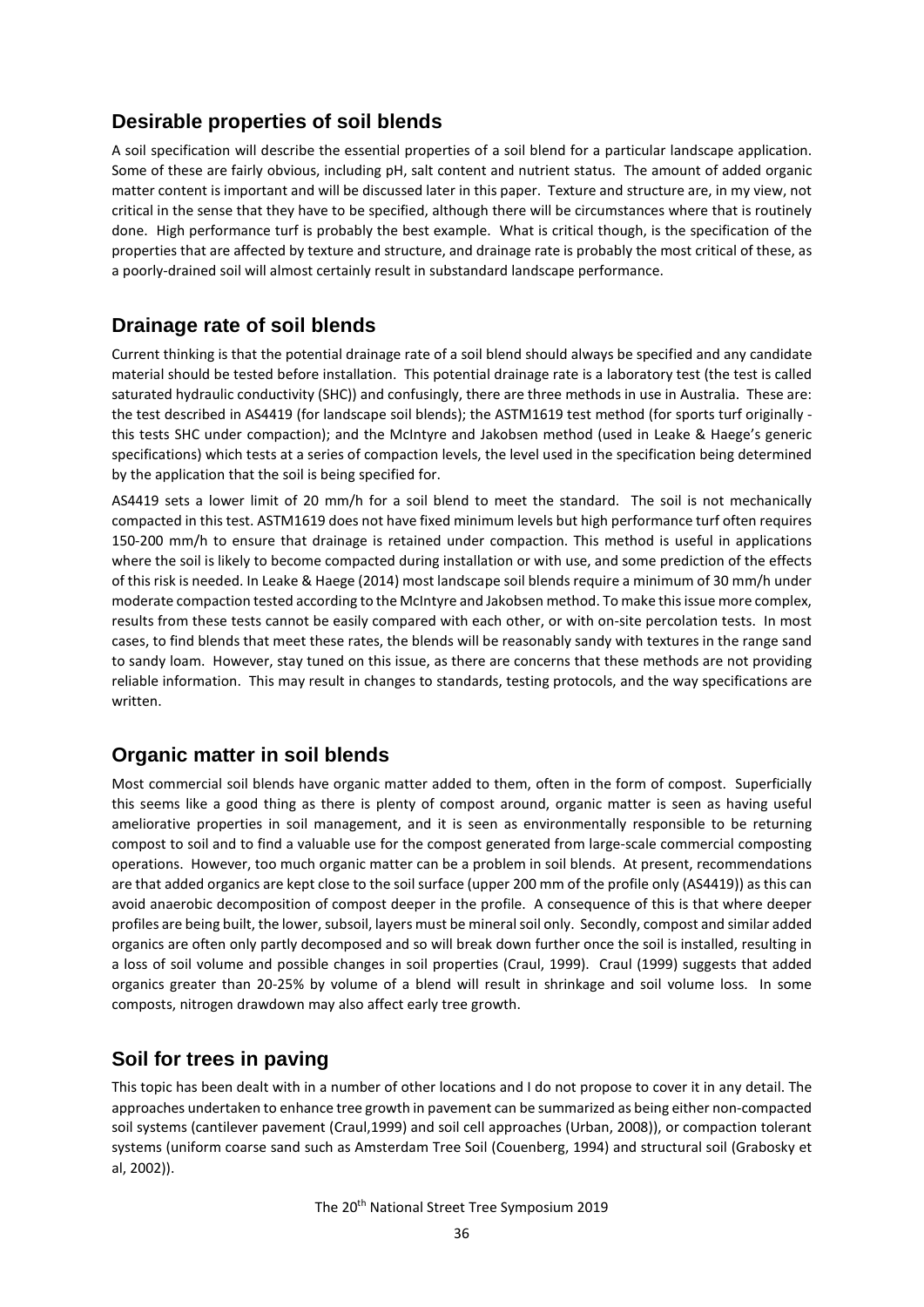### **Sustainable soils**

Craul (1999) raises the issue of sustainable soils: soil blends and soil replacement materials that are not based on soil and sand resources that are being quarried elsewhere for use in landscape projects. He advocates that waste materials of various sorts could be used to replace quarried soil. These materials could include quarry waste, crushed masonry, crushed glass and properly managed waste site soil. Such an approach requires more evaluation but Sydney Environmental and Soil Labs have already used this approach at at least two sites, Homebush (Leake, 2001) and Barangaroo (Leake and Haege, 2014), using crushed sandstone as a major component of blended soils. Structural soil is another approach that could be used to value-add waste materials by converting them to soil substitutes. Tree subsoils based on crushed brick/site soil structural soil are quite feasible in my view.

I would like to also suggest that another issue of soil sustainability that must be addressed is the increasing pressure that urban soils are going to be exposed to as populations increase and green space decreases. In a recent study for City of Yarra I found surface soil bulk densities around 1.9 Mg. m<sup>-3</sup> in lawn areas around trees. These extreme values were simply due to very heavy public use. Tree soils of the future will have to be able to still function as root zones under compaction and this will probably require some inventive thinking. Recent work in Europe with various synthetic topsoils for perennial plantings suggests that there are approaches that should be evaluated for trees. For example, Schmidt and Murer (2014) have successfully used blends of crushed tile and brick with compost to provide top soils for herbaceous plants. Subject to particle size distribution and responses to compaction, novel materials such as these may also be useful for supporting trees in heavily trafficked areas. For anyone interested in how one might approach formulating such blends and what their properties might be, Rokia et al (2014) describe an interesting evaluation of the properties of blends of various urban waste materials used to create what they call Technosols (analogous to Urbic anthroposols in the Australian Soil Classification).

#### **Conclusions**

Use site soil information to assist with planning of new tree planning. Try to work with site soil as much as possible, which will require a knowledge of important soil properties for predicting tree performance. Be careful when using soil blends – use good written specifications and enforce adherence to them by contractors. Ask for recent test results when seeking to match sample test results to specifications. The properties of the soil you are specifying must be provided in the specification. You can't just use a description. "Premium sandy loam" or "Premium garden soil blend" are meaningless terms and not reliable indicators of performance. These days reasonably good generic specifications are available to use. For important projects, seek professional help if you aren't certain. Considerable work has been done over the past few decades to provide approaches to tree growing in difficult locations and good advice and information is available to specify these soils. We still have to do more work to allow us to grow trees well in the increasingly heavily-used urban environment.